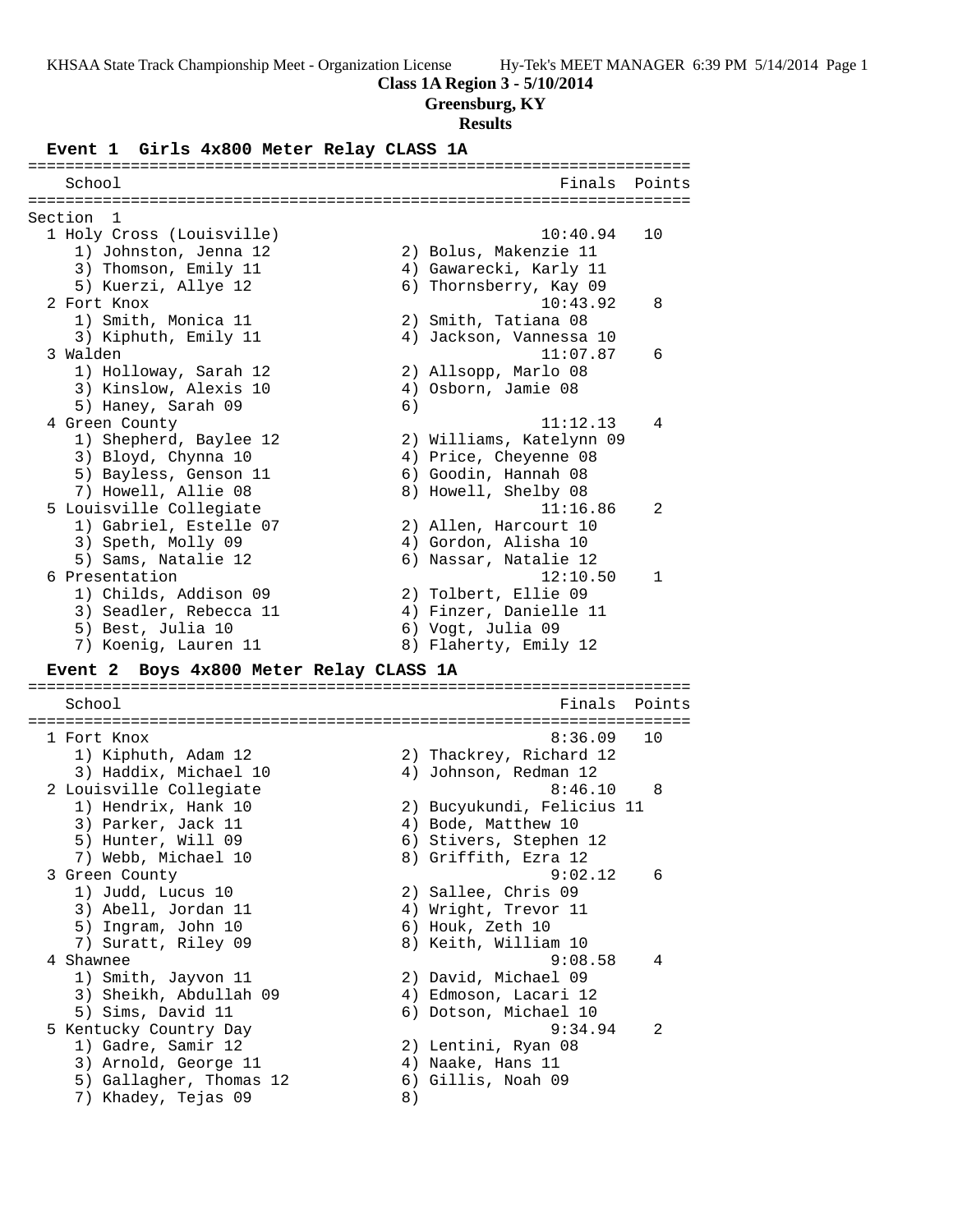**Class 1A Region 3 - 5/10/2014**

**Greensburg, KY**

## **Results**

| Event 2 Boys 4x800 Meter Relay CLASS 1A  |                       |          |               |
|------------------------------------------|-----------------------|----------|---------------|
| 6 Washington County                      |                       | 12:08.97 | $\mathbf{1}$  |
| 1) Cecconi, Jim 09                       | 2) Haydon, Grant 08   |          |               |
| 3) Langford, Spencer 09                  | 4) Lopez, Julian 09   |          |               |
| 5) Cecconi, J.P 12                       | 6) Hernandez, Luis 09 |          |               |
| Event 3 Girls 100 Meter Hurdles CLASS 1A |                       |          |               |
|                                          |                       |          |               |
| Name                                     | Year School           |          | Finals Points |
|                                          |                       |          |               |
| 1 Freeman, Aubrey                        | 11 Fort Knox          | 19.76    |               |
| 2 Ferrill, Katie                         | 10 Presentation       | 20.62    |               |
| 3 Gemperline, Kate                       | 10 Presentation       | 20.70    |               |
| 4 Ocasio, Tierra                         | 09 Fort Knox          | 22.91    |               |
| Section 2                                |                       |          |               |
| 1 Riley, Madison                         | 11 Lou. Holy Cross    | 17.10    | 10            |
| 2 Hurst, Anna                            | 08 Louisville Colle   | 17.38    | 8             |
| 3 Kuerzi, Allye                          | 12 Lou. Holy Cross    | 18.21    | 6             |
| 4 Howell, Shelby                         | 08 Green County       | 18.78    | 4             |
| 5 Dabney, Samantha                       | 11 Kentucky Country   | 19.34    | 2             |
| 6 Haney, Sarah                           | 09 Walden             | 19.69    | $\mathbf{1}$  |
|                                          |                       |          |               |
| Event 4 Boys 110 Meter Hurdles CLASS 1A  |                       |          |               |
| Name                                     | Year School           | Finals   | Points        |
| 1 Slinker, Noah                          | 11 Green County       | 16.33    | 10            |
| 2 Rodriguez, George                      | 11 Fort Knox          | 18.35    | 8             |
| 3 Houk, Zeth                             | 10 Green County       | 19.86    | 6             |
| 4 Dotson, Michael                        | 10 Shawnee            | 22.17    | 4             |
| 5 Mitchell, Donavan                      | 10 Brown              | 22.96    | 2             |
|                                          |                       |          |               |
| Event 5 Girls 100 Meter Dash CLASS 1A    |                       |          |               |
| Name                                     | Year School           | Finals   | Points        |
|                                          |                       |          |               |
| Section 1                                |                       |          |               |
| 1 Barnett, Latia                         | 10 Campbellsville     | 14.66    |               |
| 2 Mutombo, Christelle                    | 11 Louisville Colle   | 15.07    |               |
| 3 Hale, Caitlynn                         | 11 Lou. Holy Cross    | 15.47    |               |
| 4 Kapple, Emily                          | 11 Lou. Holy Cross    | 16.46    |               |
| 5 Gnamba, Leanne                         | 09 Walden             | 17.15    |               |
| Section 3                                |                       |          |               |
| 1 Booth, Derricka                        | 10 Shawnee            | 13.98    | 4             |
| 2 Fletcher, Morgan                       | 12 Presentation       | 14.15    |               |
| 3 Lindsey, Tracey                        | 11 Presentation       | 14.19    |               |
| Section 4                                |                       |          |               |
| 1 Jaggers, Erin                          | 11 Green County       | 13.32    | 10            |
| 2 Bryant, Kasha                          | 08 Fort Knox          | 13.84    | 8             |
| 3 Braham, Aaliyah                        | 10 Fort Knox          | 13.96    | 6             |
| 4 Ware, Skakeara                         | 11 Shawnee            | 14.00    | 2             |
| 5 Brewer, Gabie                          | 09 Kentucky Country   | 14.11    | 1             |
| 6 McMahan, Caroline                      | 09 Campbellsville     | 14.42    |               |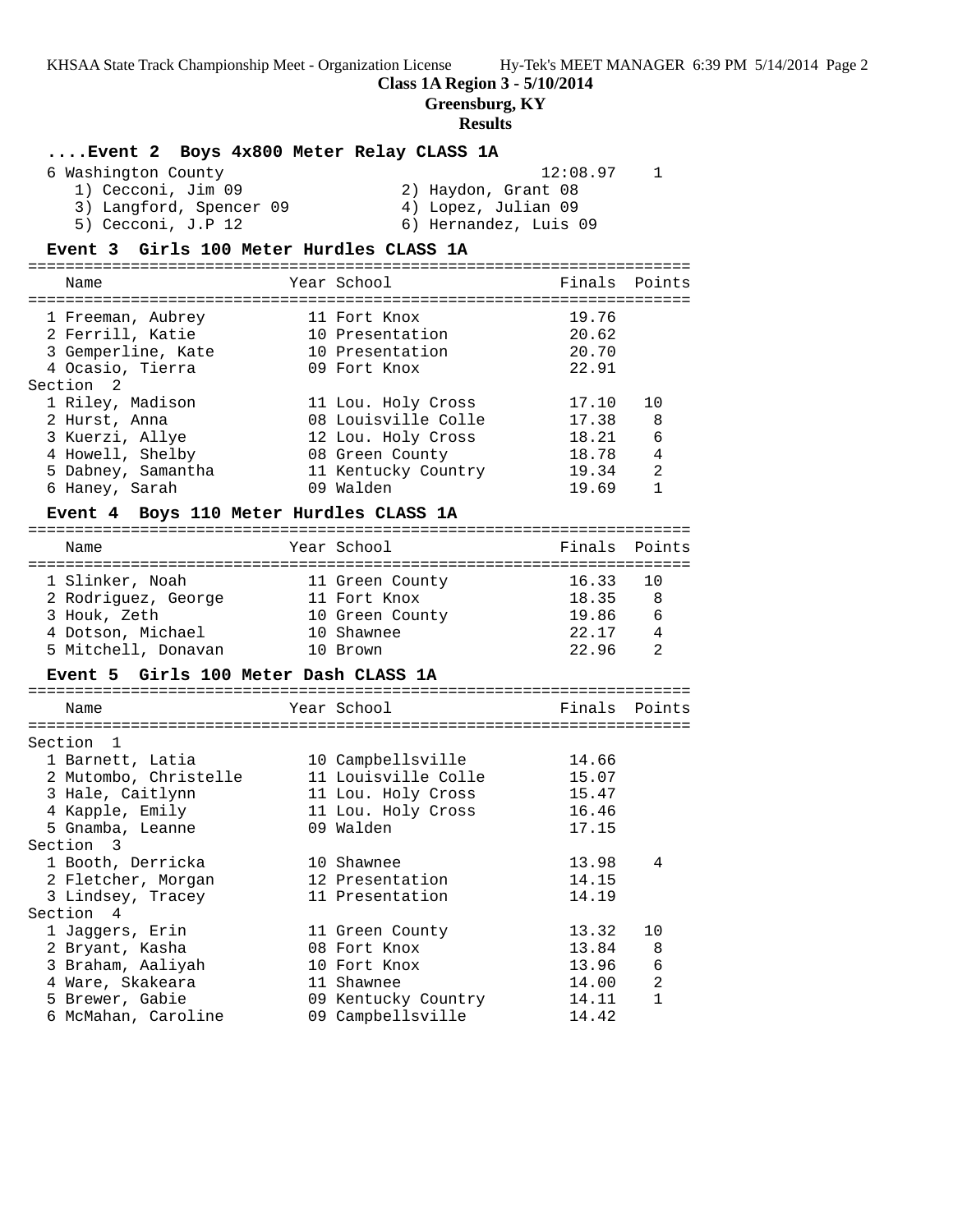### **Class 1A Region 3 - 5/10/2014**

**Greensburg, KY**

### **Results**

**Event 6 Boys 100 Meter Dash CLASS 1A**

| Name                 | Year School           | Finals Points |              |
|----------------------|-----------------------|---------------|--------------|
|                      |                       |               |              |
| Section 3            |                       |               |              |
| 1 Byas, Tylyn        | 12 Washington County  | 11.74         | 2            |
| 2 Allen, Damien      | 11 Shawnee            | 12.04         |              |
| 3 Ryan, Jake         | 10 Lou. Holy Cross    | 12.12         |              |
| 4 Ibara, Christian   | 12 Washington County  | 12.44         |              |
| 5 Vancleave, Daesean | 07 Campbellsville     | 12.47         |              |
| 6 Blocker, August    | 11 Kentucky Country   | 13.48         |              |
| Section 4            |                       |               |              |
| 1 Saunders, Khari    | 11 Fort Knox          | 11.05         | 10           |
| 2 Jaqqers, Evan      | 12 Green County       | 11.06         | 8            |
| 3 James, Kasaun      | 10 Fort Knox          | 11.21         | 6            |
| 4 Hepburn, Nathan    | 11 Whitefield Academy | 11.63         | 4            |
| 5 Young, Kendon      | 10 Campbellsville     | 11.93         | $\mathbf{1}$ |
| 6 Kelley, William    | 12 Bethlehem          | 12.03         |              |
|                      |                       |               |              |

#### **Event 7 Girls 4x200 Meter Relay CLASS 1A**

======================================================================= School **Finals** Points ======================================================================= Section 2 1 Louisville Collegiate 1:53.12 10 1) Happel, Charlotte 10 2) Kommor, Regan 09 3) Hurst, Anna 08 (4) Benito, Sofia 11 5) Orr, Elizabeth 10 (6) Berkley, Maya 12 7) Gordon, Alisha 10 8) Burke, Hallie 08 2 Holy Cross (Louisville) 1:53.27 8 1) Riley, Madison 11 2) Eggers, Ashby 11 3) Brutscher, Christa 11 4) Brutscher, Ally 11 5) Jacobi, Maddie 11 (6) Jessie, Zoe 10 7) Pierce, Hannah 11  $\qquad \qquad 8)$  Hale, Caitlynn 11 3 Shawnee 1:54.76 6 1) Booth, Derricka 10 2) Allen, Ta'Neshya 09 3) Ware, Skakeara 11 (4) Thomas, Angel 11 5) Shirley, Natalie 11 6) Crenshaw, Jermesha 11 7) White, Love 11 8) 4 Green County 2:06.95 4 1) Wakefield, Ariel 10 2) Goodin, Hannah 08 3) Howell, Allie 08 4) Ingram, Allie 12 5) Bayless, Genson 11 6) Shepherd, Baylee 12 7) Bloyd, Chynna 10 8) Williams, Katelynn 09 5 Campbellsville 2:09.44 2 1) Barnett, Latia 10 2) Hatfield, Dezi 08 3) Brown, Rachael 08 4) McMahan, Caroline 09 5) Garcia, Belen 10 6) Taylor, Nacreshia 12 -- Fort Knox DQ 1) Bryant, Kasha 08 2) Drummer-chaney, Taya 11 3) Williams, Dominique 09 4) Smith, Miriam 09 5) Williams, Sierra 12 (6)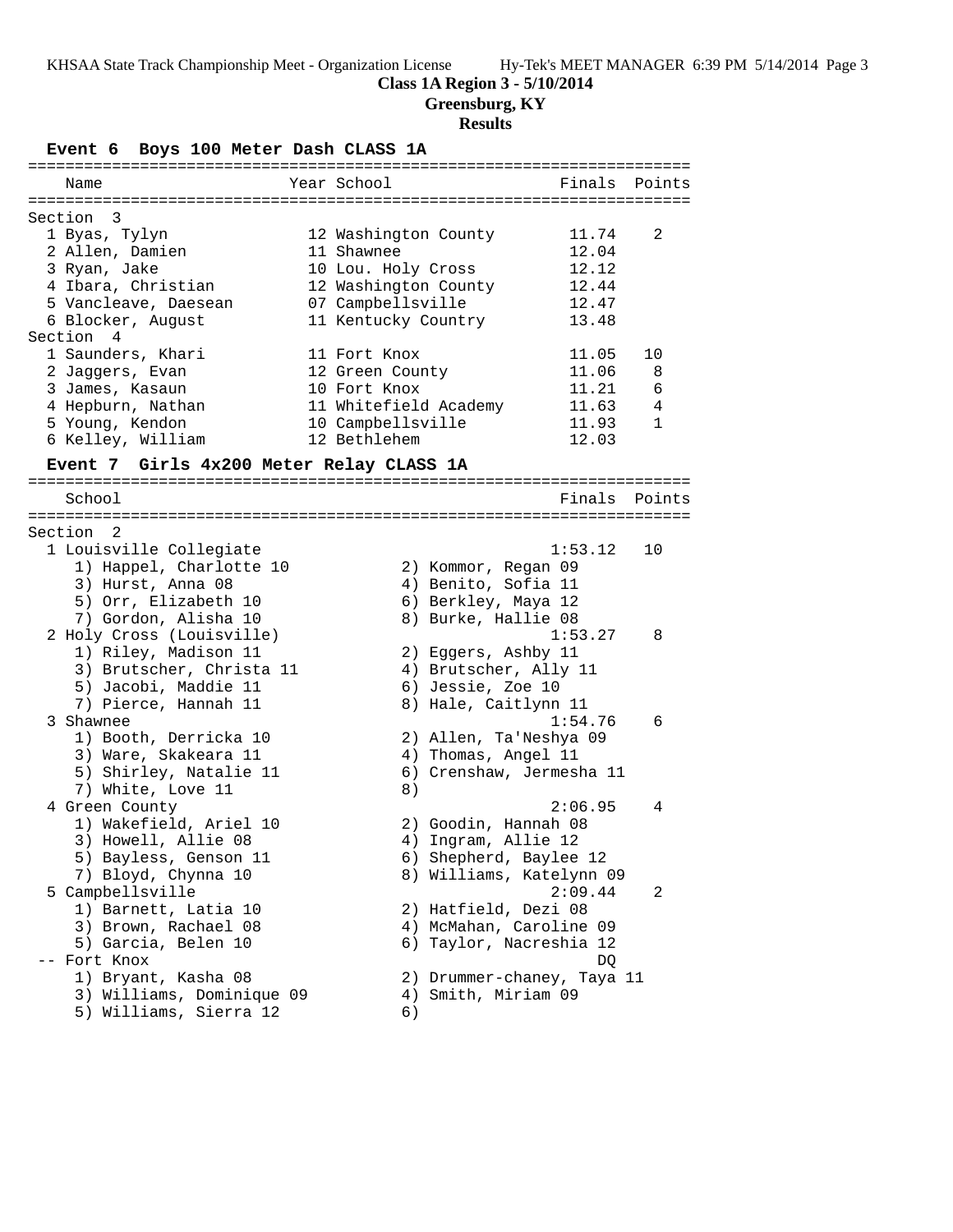# **Class 1A Region 3 - 5/10/2014**

# **Greensburg, KY**

# **Results**

# **Event 8 Boys 4x200 Meter Relay CLASS 1A**

| School                  |    | Finals Points            |     |
|-------------------------|----|--------------------------|-----|
| 1 Fort Knox             |    | 1:34.48                  | 1 O |
| 1) May, Will 11         |    | 2) Mitchell, D'Andr 12   |     |
| 3) Rodriguez, George 11 |    | 4) Saunders, Khari 11    |     |
| 5) James, Kasaun 10     | 6) |                          |     |
| 2 Washington County     |    | 1:38.47                  | 8   |
| 1) Riley, Johnathan 11  |    | 2) Burkhead, Matthew 09  |     |
| 3) Ibara, Christian 12  |    | 4) Byas, Tylyn 12        |     |
| 5) Lopez, Julian 09     | 6) |                          |     |
| 3 Kentucky Country Day  |    | 1:51.54                  | 6   |
| 1) Khadey, Tejas 09     |    | $2)$ Li, David 10        |     |
| 3) Jay, Thomas 10       |    | 4) Naake, Hans 11        |     |
| 5) Phifer, Dylan 09     |    | 6) Phillips, Blake 11    |     |
| 7) Smith, Derrick 11    |    | 8) Gallagher, Thomas 12  |     |
| -- Green County         |    | DO                       |     |
| 1) Suratt, Corbin 10    |    | 2) Compton, Dominique 10 |     |
| 3) Thornton, Jeron 12   |    | 4) Banks, Kenny 12       |     |
| 5) Houk, Zeth 10        |    | 6) Slinker, Noah 11      |     |
| 7) Sallee, Chris 09     |    | 8) Ribarich, Tj 09       |     |
|                         |    |                          |     |

### **Event 9 Girls 1600 Meter Run CLASS 1A**

| Name               | Year School         | Finals  | Points         |
|--------------------|---------------------|---------|----------------|
| Section 1          |                     |         |                |
| 1 Gawarecki, Karly | 11 Lou. Holy Cross  | 5:22.67 | 10             |
| 2 Gosser, Caroline | 11 Presentation     | 5:24.09 | 8              |
| 3 Smith, Tatiana   | 08 Fort Knox        | 5:37.62 | 6              |
| 4 Vogt, Julia      | 09 Presentation     | 5:54.71 | $\overline{4}$ |
| 5 Price, Cheyenne  | 08 Green County     | 6:04.69 | $\mathfrak{D}$ |
| 6 Thomson, Emily   | 11 Lou. Holy Cross  | 6:05.70 | 1              |
| 7 Jennings, Rachel | 09 Kentucky Country | 6:07.82 |                |
| 8 Shepherd, Baylee | 12 Green County     | 6:22.33 |                |
| 9 Parmeter, Ashby  | 10 Fort Knox        | 6:40.91 |                |
|                    |                     |         |                |

# **Event 10 Boys 1600 Meter Run CLASS 1A**

| Name                 | Year School           | Finals Points |                |
|----------------------|-----------------------|---------------|----------------|
| 1 Riggs, Nathan      | 12 Campbellsville     | 4:41.25       | 10             |
| 2 Mccauley, Chase    | 12 Lou. Holy Cross    | 4:43.15       | -8             |
| 3 Judd, Lucus        | 10 Green County       | 4:47.66       | 6              |
| 4 Wright, Trevor     | 11 Green County       | 4:56.38       | 4              |
| 5 Haddix, Michael    | 10 Fort Knox          | 5:02.10       | $\mathfrak{D}$ |
| 6 Hunter, Will       | 09 Louisville Colle   | 5:04.33       | 1              |
| 7 Mccauley, Tyler    | 11 Lou. Holy Cross    | 5:05.03       |                |
| 8 Wilson, JohnMark   | 12 Portland Christian | 5:19.44       |                |
| 9 Hendrix, Hank      | 10 Louisville Colle   | 5:20.53       |                |
| 10 Martineau, Austin | 10 Fort Knox          | 5:27.67       |                |
| 11 Gadre, Samir      | 12 Kentucky Country   | 5:33.93       |                |
| 12 Arnold, George    | 11 Kentucky Country   | 5:36.62       |                |
| 13 Pois, Zander      | 09 Walden             | 5:48.08       |                |
| 14 Daniel, Jd        | 09 Bethlehem          | 5:56.47       |                |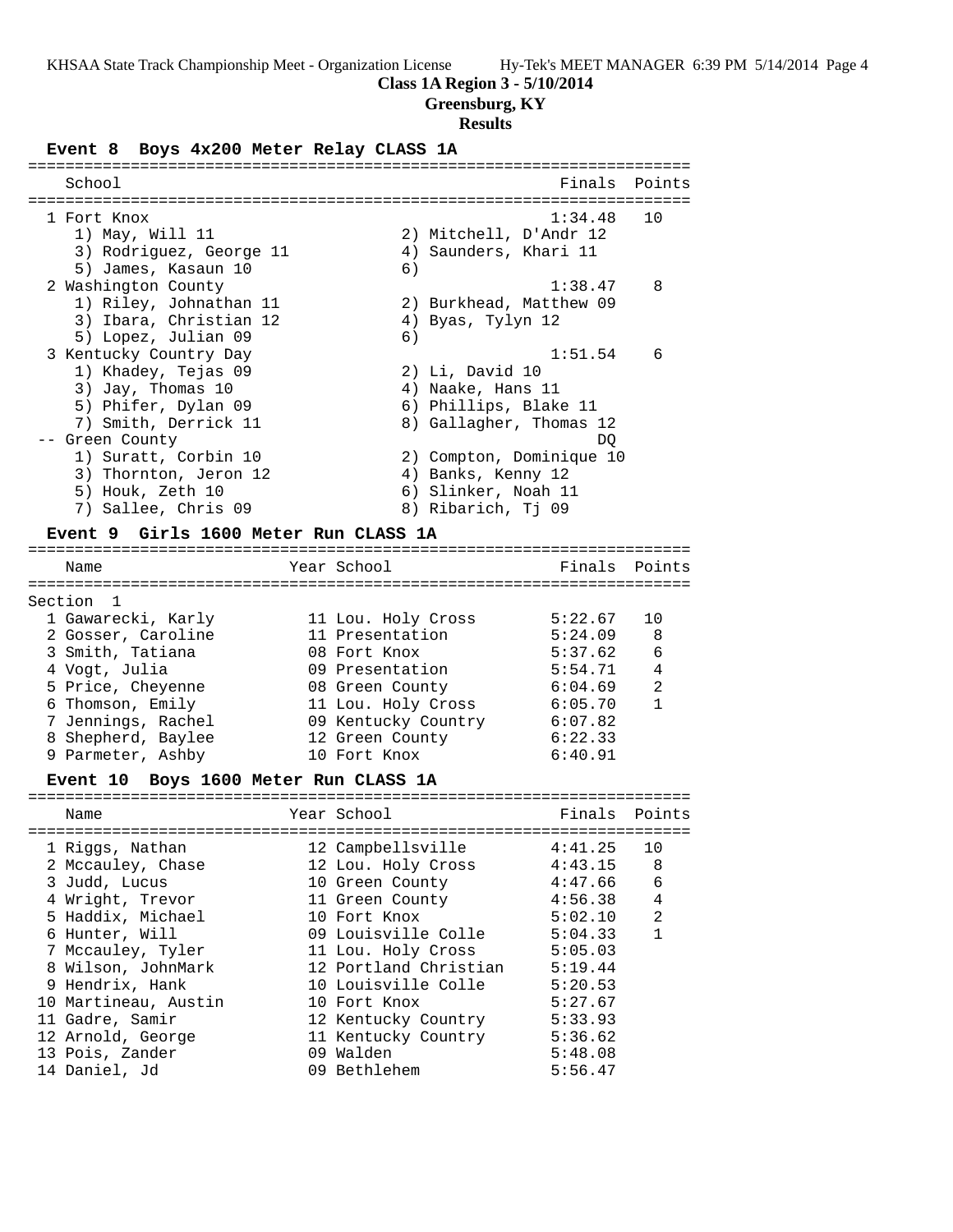### **Class 1A Region 3 - 5/10/2014**

**Greensburg, KY**

#### **Results**

#### **Event 11 Girls 4x100 Meter Relay CLASS 1A**

======================================================================= School **Finals Points** ======================================================================= 1 Green County 1:01.63 1) Wakefield, Ariel 10 2) Goodin, Hannah 08 3) Howell, Allie 08 4) Ingram, Allie 12 5) Bayless, Genson 11 (6) Bloyd, Chynna 10 7) Williams, Katelynn 09 8) Howell, Shelby 08 Section 2<br>1 Fort Knox 1 Fort Knox 53.94 10 1) Braham, Aaliyah 10 2) Bryant, Kasha 08 3) Williams, Dominique 09 4) Drummer-chaney, Taya 11 2 Louisville Collegiate 54.04 8 1) Happel, Charlotte 10 2) Benito, Sofia 11 3) Hurst, Anna 08 (4) Kommor, Regan 09 5) Orr, Elizabeth 10 (6) Berkley, Maya 12 7) Adkisson, Sydney 10 8) Mutombo, Christelle 11 3 Shawnee 55.04 6 1) Booth, Derricka 10 2) Allen, Ta'Neshya 09 3) Ware, Skakeara 11 4) Thomas, Angel 11 5) Crenshaw, Jermesha 11 6) White, Love 11 4 Presentation 56.94 4 1) Payne, Lynsi 09 2) Fletcher, Morgan 12 3) Jackson, Dara 10 4) Lindsey, Tracey 11 5) Schroeder, Emily 11 6) Kassebaum, Kylie 10 7) Hibbs, Alex 11 8) Determann, Mary-kate 11 5 Holy Cross (Louisville) 57.54 2 1) Brutscher, Ally 11 2) Jessie, Zoe 10 3) Hale, Caitlynn 11 4) Kuerzi, Allye 12 5) Brutscher, Christa 11 (6) Kapple, Emily 11 7) Jacobi, Maddie 11  $\qquad \qquad 8)$  Pierce, Hannah 11 6 Campbellsville 59.84 1 1) Barnett, Latia 10 2) Brown, Rachael 08 3) Hatfield, Dezi 08 4) McMahan, Caroline 09 5) Garcia, Belen 10 6) Taylor, Nacreshia 12 **Event 12 Boys 4x100 Meter Relay CLASS 1A** ======================================================================= School **Finals Points** ======================================================================= 1 Fort Knox 45.34 10 1) May, Will 11 2) Felder, Larry 12 3) Rodriguez, George 11 (a) 4) James, Kasaun 10 2 Louisville Collegiate 46.04 8 1) Griffith, Ezra 12 2) Yager, Owen 12 3) Jones, Dakota 11 4) Stivers, Stephen 12 5) Stevens, Sam 12 6) Yager, Charlie 11 3 Green County 47.24 6 1) Suratt, Corbin 10 2) Thornton, Jeron 12 3) Compton, Dominique 10 (4) Banks, Kenny 12 5) Houk, Zeth 10 6) Sallee, Chris 09 7) Jaggers, Evan 12 8) Ribarich, Tj 09 4 Campbellsville 48.64 4 1) Spaulding, Maliq 12 2) Horn, Weston 12 3) Vancleave, Daesean 07 4) Young, Kendon 10 5) Webb, Hayden 11 6) Marples, Jacob 10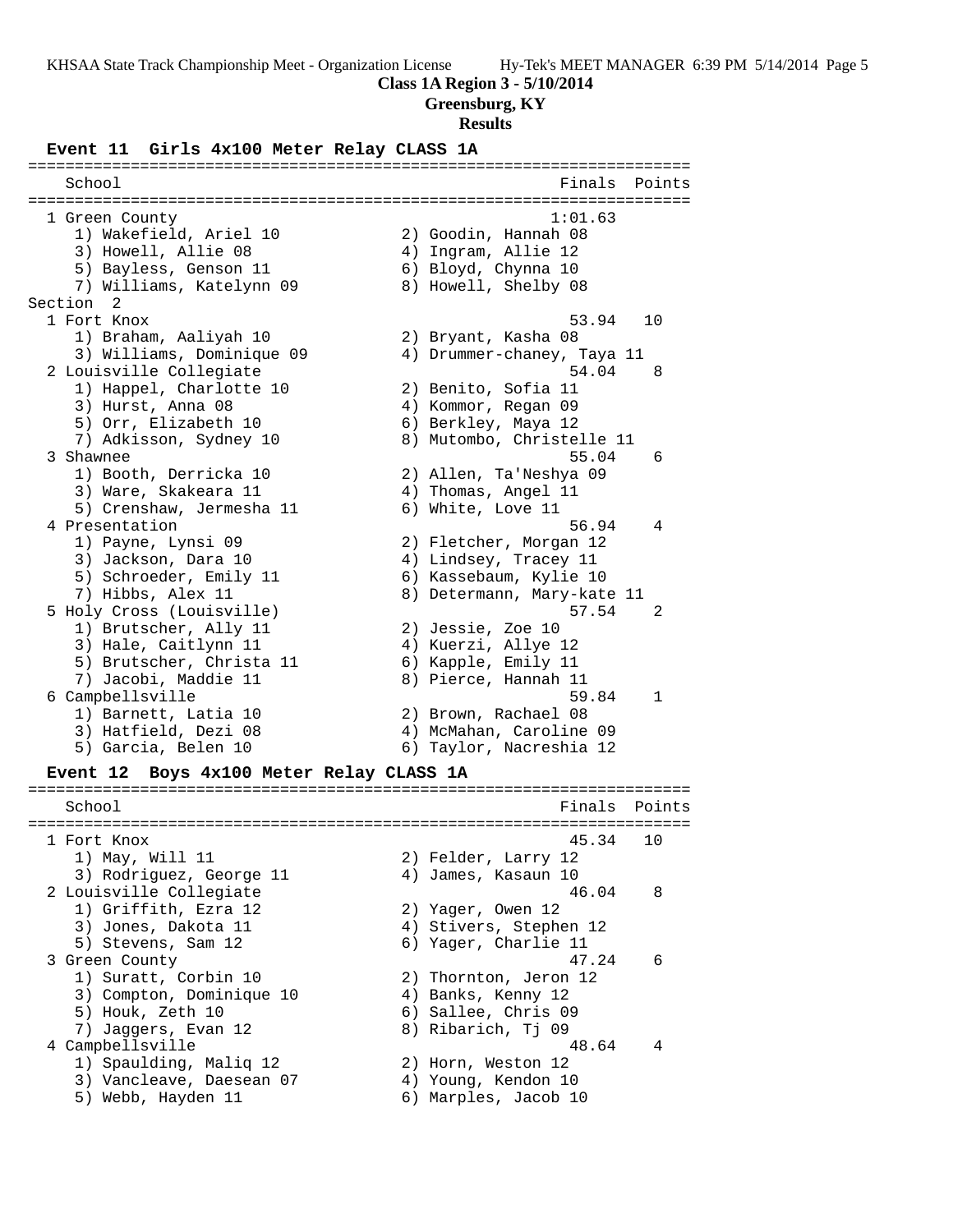# **Class 1A Region 3 - 5/10/2014**

**Greensburg, KY**

# **Results**

**Event 13 Girls 400 Meter Dash CLASS 1A**

| Name                   | Year School         | Finals Points |              |
|------------------------|---------------------|---------------|--------------|
|                        |                     |               |              |
| Section 1              |                     |               |              |
| 1 Jessie, Zoe          | 10 Lou. Holy Cross  | 1:10.16       |              |
| 2 Determann, Mary-kate | 11 Presentation     | 1:13.87       |              |
| 3 Blair, Caylie        | 09 Campbellsville   | 1:15.78       |              |
| 4 Thornsberry, Kay     | 09 Lou. Holy Cross  | 1:16.79       |              |
| Section 2              |                     |               |              |
| 1 Crenshaw, Jermesha   | 11 Shawnee          | 1:04.35       | 8            |
| 2 Mccray, Joanna       | 11 Fort Knox        | 1:06.76       | 2            |
| 3 Allsopp, Marlo       | 08 Walden           | 1:07.46       | $\mathbf{1}$ |
| 4 Burke, Hallie        | 08 Louisville Colle | 1:07.87       |              |
| 5 Ingram, Allie        | 12 Green County     | 1:10.35       |              |
| Section 3              |                     |               |              |
| 1 Hendren, Brigitta    | 11 Kentucky Country | 1:01.80       | 10           |
| 2 Benito, Sofia        | 11 Louisville Colle | 1:04.73       | 6            |
| 3 Smith, Monica        | 11 Fort Knox        | 1:06.22       | 4            |
| 4 Beache, Kendall      | 09 Kentucky Country | 1:08.20       |              |
| 5 Jaqqers, Erin        | 11 Green County     | 1:08.98       |              |
| 6 Osborn, Jamie        | 08 Walden           | 1:21.26       |              |
|                        |                     |               |              |

# **Event 14 Boys 400 Meter Dash CLASS 1A**

| Name                      |                            | Year School States School     | Finals Points |                |
|---------------------------|----------------------------|-------------------------------|---------------|----------------|
|                           | ========================== | ------------------            |               |                |
| Section<br>$\overline{2}$ |                            |                               |               |                |
|                           | 1 Hepburn, Nathan          | 11 Whitefield Academy 57.35   |               | $\mathfrak{D}$ |
| 2 Kost, Kern              |                            | 10 Campbellsville 1:03.04     |               |                |
|                           | 3 Suratt, Riley            | 09 Green County               | 1:04.81       |                |
|                           | 4 Webster, Chris           | 12 Campbellsville             | 1:05.66       |                |
| Section 3                 |                            |                               |               |                |
|                           | 1 Sheikh, Abdullah         | 09 Shawnee                    | 59.80         |                |
|                           | 2 Burkhead, Matthew        | 09 Washington County 1:00.73  |               |                |
|                           | 3 Khadey, Tejas            | 09 Kentucky Country 1:01.91   |               |                |
|                           | 4 Wright, Evan             | 11 Lou. Holy Cross 1:02.19    |               |                |
|                           | 5 Wilson, JohnMark         | 12 Portland Christian 1:02.30 |               |                |
|                           | 6 Howard, Madison          | 10 Walden                     | 1:04.49       |                |
| Section <sub>5</sub>      |                            |                               |               |                |
|                           | 1 Saunders, Khari          | 11 Fort Knox                  | 52.21         | 10             |
|                           | 2 Kiphuth, Adam            | 12 Fort Knox                  | 54.11         | 8              |
|                           | 3 Griffith, Ezra           | 12 Louisville Colle           | 56.20         | 6              |
| 4 Bearden, Max            |                            | 09 Lou. Holy Cross            | 56.58         | $\overline{4}$ |
|                           | 5 Sallee, Chris            | 09 Green County               | 58.46         | $\mathbf{1}$   |
|                           | 6 Bucyukundi, Felicius     | 11 Louisville Colle           | 58.62         |                |

## **Event 15 Girls 300 Meter Hurdles CLASS 1A**

| Name               |  | Year School     | Finals Points |  |  |  |
|--------------------|--|-----------------|---------------|--|--|--|
|                    |  |                 |               |  |  |  |
| Section 1          |  |                 |               |  |  |  |
| 1 Haney, Sarah     |  | 09 Walden       | 56.83         |  |  |  |
| 2 Ocasio, Tierra   |  | 09 Fort Knox    | 1:01.04       |  |  |  |
| 3 Gemperline, Kate |  | 10 Presentation | 1:01.94       |  |  |  |
| 4 Ferrill, Katie   |  | 10 Presentation | 1:03.84       |  |  |  |
| Section 2          |  |                 |               |  |  |  |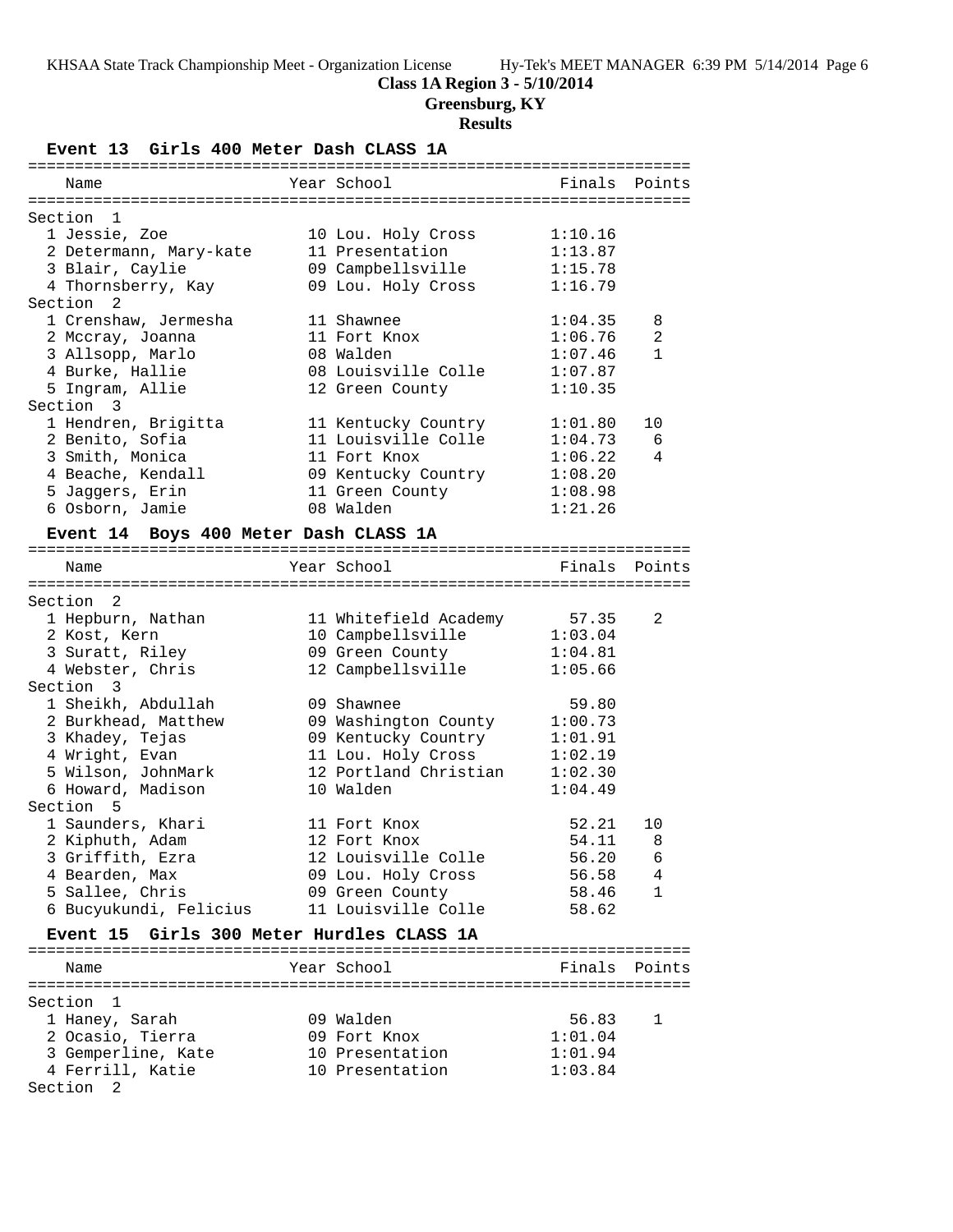### **Class 1A Region 3 - 5/10/2014**

**Greensburg, KY**

### **Results**

| Event 15 Girls 300 Meter Hurdles CLASS 1A      |                                       |                            |                |
|------------------------------------------------|---------------------------------------|----------------------------|----------------|
| 1 Riley, Madison                               | 11 Lou. Holy Cross                    | 49.54                      | 10             |
| 2 Hurst, Anna                                  | 08 Louisville Colle                   | 52.84                      | -8             |
| 3 Howell, Shelby                               | 08 Green County                       | 53.54                      | - 6            |
| 4 Holloway, Sarah                              | 12 Walden                             | 53.84                      | 4              |
| 5 Freeman, Aubrey                              | 11 Fort Knox                          | 55.64                      | 2              |
| 6 Kuerzi, Allye                                | 12 Lou. Holy Cross                    | 56.84                      |                |
| Event 16 Boys 300 Meter Hurdles CLASS 1A       |                                       |                            |                |
| Name                                           | Year School                           | Finals Points              |                |
|                                                |                                       |                            |                |
| Section 1                                      |                                       |                            |                |
| 1 Houk, Zeth                                   | 10 Green County                       | 48.54                      | 1              |
| 2 Dotson, Michael                              | 10 Shawnee                            | 54.88                      |                |
| Section 2                                      |                                       |                            |                |
| 1 Slinker, Noah                                | 11 Green County                       | 42.93                      | 10             |
| 2 Ryan, Jake                                   | 10 Lou. Holy Cross                    | 43.70                      | 8              |
| 3 Edmoson, Lacari                              | 12 Shawnee                            | 44.28                      | 6              |
| 4 Mitchell, D'Andr                             | 12 Fort Knox                          | 45.30                      | 4              |
| 5 Colon, Yvan                                  | 08 Fort Knox                          | 48.41                      | 2              |
| 6 Mitchell, Donavan                            | 10 Brown                              | 55.16                      |                |
| Event 17 Girls 800 Meter Run CLASS 1A          |                                       |                            |                |
| Name                                           | Year School                           | Finals                     | Points         |
|                                                |                                       |                            |                |
| Section 1                                      |                                       |                            |                |
| 1 Johnston, Jenna                              | 12 Lou. Holy Cross<br>11 Presentation | 2:27.20<br>2:27.88         | 10<br>8        |
| 2 Koenig, Lauren<br>3 Shirley, Natalie         | 11 Shawnee                            | 2:33.39                    | 6              |
| 4 Jackson, Vannessa                            | 10 Fort Knox                          | 2:39.90                    | 4              |
| 5 Jennings, Rachel                             | 09 Kentucky Country                   | 2:44.70                    | 2              |
| 6 Thomson, Emily                               | 11 Lou. Holy Cross                    | 2:48.43                    | $\mathbf{1}$   |
| 7 Williams, Katelynn                           | 09 Green County                       | 2:50.38                    |                |
| 8 Shepherd, Baylee                             | 12 Green County                       | 2:57.17                    |                |
| 9 Gadre, Sonia                                 | 10 Kentucky Country                   | 2:58.21                    |                |
| 10 Riggs, Christa                              | 07 Campbellsville                     | 2:58.49                    |                |
| Boys 800 Meter Run CLASS 1A<br><b>Event 18</b> |                                       |                            |                |
|                                                |                                       | :========================= |                |
| Name                                           | Year School                           | Finals                     | Points         |
| 1 Wright, Trevor                               | 11 Green County                       | 2:04.11                    | 10             |
| 2 Thackrey, Richard                            | 12 Fort Knox                          | 2:05.98                    | 8              |
| 3 Johnson, Redman                              | 12 Fort Knox                          | 2:13.07                    | 6              |
| 4 Smith, Jayvon                                | 11 Shawnee                            | 2:17.44                    | $\overline{4}$ |
| 5 Cecil, Cabot                                 | 09 Walden                             | 2:19.75                    | $\overline{a}$ |
| 6 Abdur-Rahman, Hashim                         | 09 Brown                              | 2:20.99                    | $\mathbf{1}$   |
| 7 David, Michael                               | 09 Shawnee                            | 2:21.65                    |                |
| 8 Mccauley, Tyler                              | 11 Lou. Holy Cross                    | 2:22.47                    |                |
| 9 Abell, Jordan                                | 11 Green County                       | 2:23.23                    |                |
| 10 Gillis, Noah                                | 09 Kentucky Country                   | 2:26.55                    |                |
| 11 Smith, Evan                                 | 12 Portland Christian                 | 2:31.18                    |                |
| 12 Sulzer, Joey                                | 09 Louisville Colle                   | 2:34.59                    |                |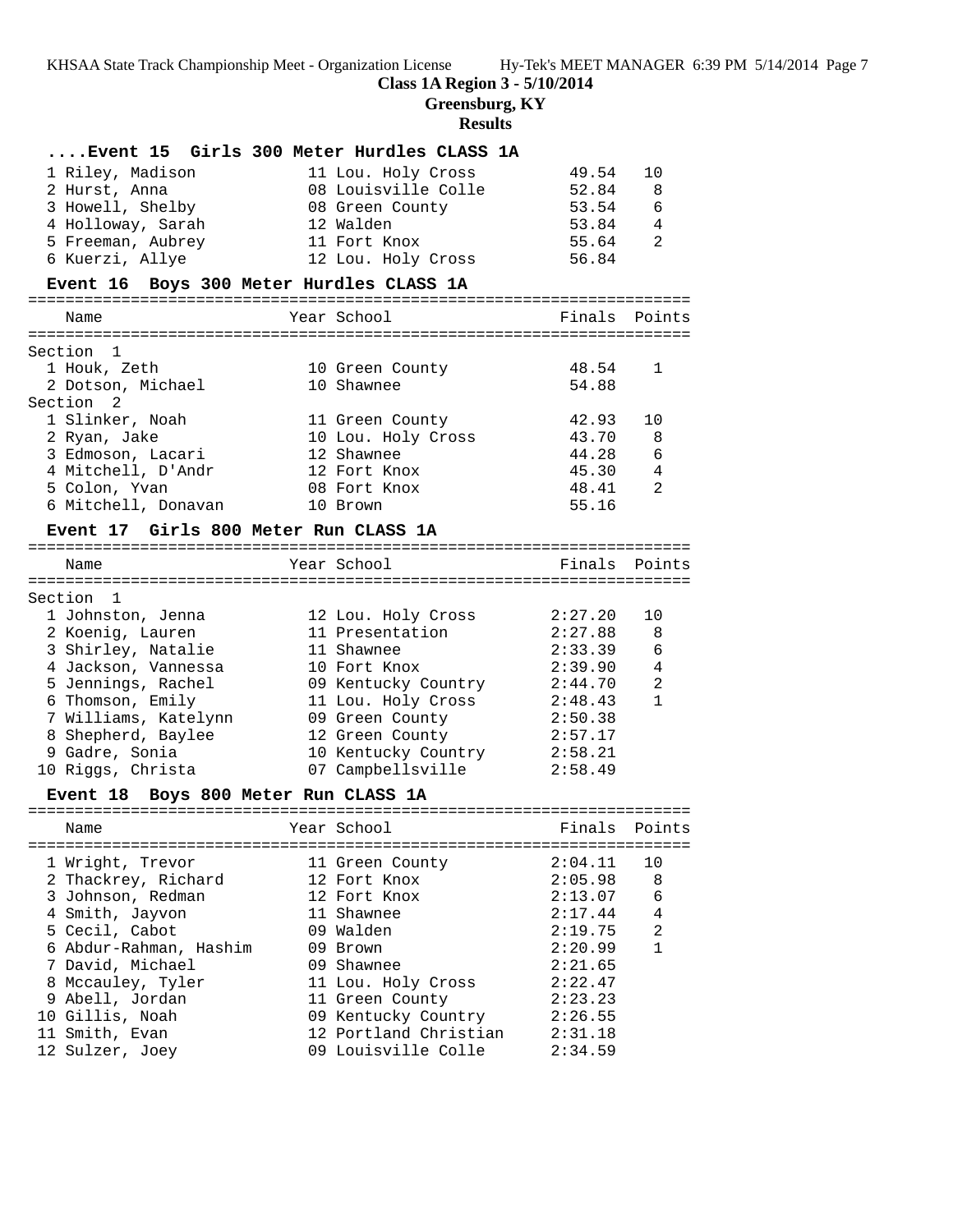### **Class 1A Region 3 - 5/10/2014**

**Greensburg, KY**

# **Results**

| Girls 200 Meter Dash CLASS 1A<br><b>Event 19</b> |                       |                      |              |
|--------------------------------------------------|-----------------------|----------------------|--------------|
| Name                                             | Year School           | Finals Points        |              |
| Section 3                                        |                       |                      |              |
| 1 Thomas, Angel                                  | 11 Shawnee            | 30.07                | 1            |
| 2 Beache, Kendall                                | 09 Kentucky Country   | 30.72                |              |
| 3 Adkisson, Sydney                               | 10 Louisville Colle   | 31.56                |              |
| 4 Gnamba, Leanne                                 | 09 Walden             | 34.57                |              |
| 5 Brown, Rachael                                 | 08 Campbellsville     | 37.11                |              |
| Section 4                                        |                       |                      |              |
| 1 Smith, Miriam                                  | 09 Fort Knox          | 27.88                | 10           |
| 2 Hendren, Brigitta                              | 11 Kentucky Country   | 28.05                | 8            |
| 3 Williams, Dominique                            | 09 Fort Knox          | 28.20                | 6            |
| 4 Fletcher, Morgan                               | 12 Presentation       | 29.09                | 4            |
| 5 Lindsey, Tracey                                | 11 Presentation       | 29.74                | 2            |
| 6 Brutscher, Ally                                | 11 Lou. Holy Cross    | 30.79                |              |
| Event 20 Boys 200 Meter Dash CLASS 1A            |                       |                      |              |
|                                                  |                       |                      |              |
| Name                                             | Year School           | Finals Points        |              |
| Section 3                                        |                       |                      |              |
| 1 Allen, Damien                                  | 11 Shawnee            | 24.95                | 1            |
| 2 Suratt, Corbin                                 | 10 Green County       | 25.29                |              |
| 3 Jones, Dakota                                  | 11 Louisville Colle   | 25.56                |              |
| 4 Khadey, Tejas                                  | 09 Kentucky Country   | 27.13                |              |
| 5 Smith, Evan                                    | 12 Portland Christian | 28.86                |              |
| 6 Jay, Thomas                                    | 10 Kentucky Country   | 30.03                |              |
| Section 4                                        |                       |                      |              |
| 1 Jaggers, Evan                                  | 12 Green County       | 22.44                | 10           |
| 2 James, Kasaun                                  | 10 Fort Knox          | 22.54                | 8            |
| 3 Saunders, Khari                                | 11 Fort Knox          | 22.64                | 6            |
| 4 Hepburn, Nathan                                | 11 Whitefield Academy | 23.42                | 4            |
| 5 Stivers, Stephen                               | 12 Louisville Colle   | 24.04                | 2            |
| 6 Bearden, Max                                   | 09 Lou. Holy Cross    | 25.41                |              |
| Girls 3200 Meter Run CLASS 1A<br><b>Event 21</b> |                       |                      |              |
|                                                  |                       |                      |              |
| Name                                             | Year School           | Finals               | Points       |
| Section<br>$\mathbf{1}$                          |                       |                      |              |
| 1 Gosser, Caroline                               | 11 Presentation       | 11:28.81             | 10           |
| 2 Gawarecki, Karly                               | 11 Lou. Holy Cross    | 12:02.98             | 8            |
|                                                  | 08 Fort Knox          |                      | 6            |
| 3 Smith, Tatiana                                 |                       | 12:07.22<br>12:07.28 | 4            |
| 4 Flaherty, Emily                                | 12 Presentation       |                      | 2            |
| 5 Bolus, Makenzie                                | 11 Lou. Holy Cross    | 12:44.63             |              |
| 6 Price, Cheyenne                                | 08 Green County       | 13:19.26             | $\mathbf{1}$ |

 7 Gabriel, Estelle 07 Louisville Colle 13:53.78 8 Kinslow, Alexis 10 Walden 14:20.70 9 Bloyd, Chynna 10 Green County 14:35.41 10 Parmeter, Ashby 10 Fort Knox 15:07.59 11 Allen, Harcourt 10 Louisville Colle 15:25.90 12 Gadre, Sonia 10 Kentucky Country 15:29.11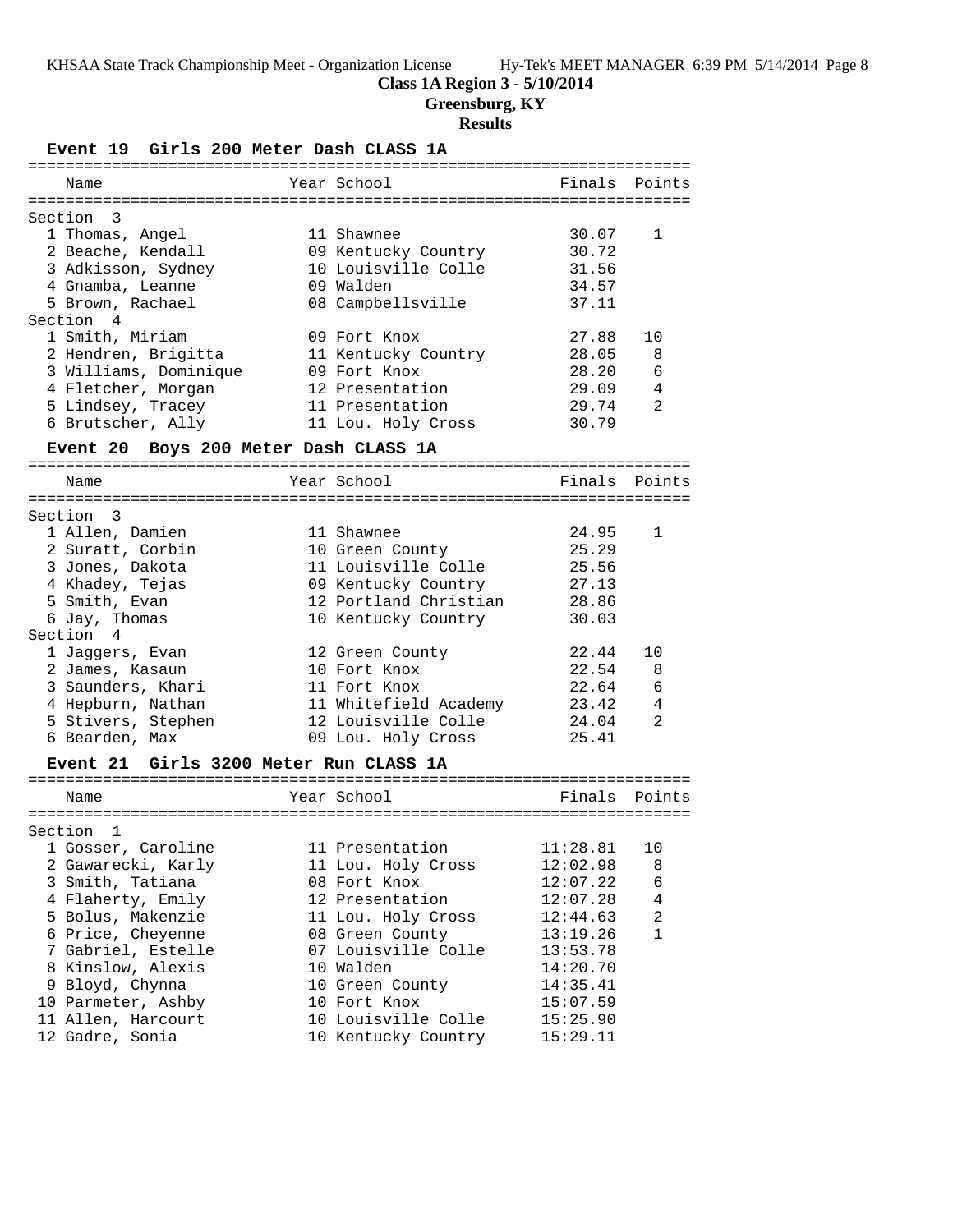# **Class 1A Region 3 - 5/10/2014**

**Greensburg, KY**

# **Results**

**Event 22 Boys 3200 Meter Run CLASS 1A**

| Name                                      | Year School                   | Finals                   | Points         |
|-------------------------------------------|-------------------------------|--------------------------|----------------|
|                                           |                               |                          |                |
| 1 Taylor, Jonathan                        | 12 Portland Christian 9:57.64 |                          | 10             |
| 2 Bode, Matthew                           | 10 Louisville Colle           | 10:19.13                 | 8              |
| 3 Judd, Lucus                             | 10 Green County               | 10:43.51                 | 6              |
| 4 Mccauley, Chase                         | 12 Lou. Holy Cross            | 11:02.94                 | $\overline{4}$ |
| 5 Haddix, Michael                         | 10 Fort Knox                  | 11:05.38                 | $\overline{a}$ |
| 6 Ingram, John                            | 10 Green County               | 11:19.18                 | $\mathbf{1}$   |
| 7 Spear, Ben                              | 12 Walden                     | 11:34.77                 |                |
| 8 Lentini, Ryan                           | 08 Kentucky Country           | 11:35.13                 |                |
| 9 Martineau, Austin                       | 10 Fort Knox                  | 12:19.24                 |                |
| 10 Gillis, Noah                           | 09 Kentucky Country           | 12:24.55                 |                |
| 11 Webb, Michael                          | 10 Louisville Colle           | 12:46.98                 |                |
| 12 Graves, Thomas                         | 09 Washington County          | 16:05.81                 |                |
|                                           |                               |                          |                |
| Event 23 Girls 4x400 Meter Relay CLASS 1A |                               |                          |                |
|                                           |                               |                          |                |
| School                                    |                               | Finals Points            |                |
|                                           |                               |                          |                |
| 1 Green County                            |                               | 5:00.33                  | $\overline{1}$ |
| 1) Shepherd, Baylee 12                    |                               | 2) Ingram, Allie 12      |                |
| 3) Price, Cheyenne 08                     |                               | 4) Howell, Shelby 08     |                |
| 5) Jaggers, Erin 11                       |                               | 6) Williams, Katelynn 09 |                |
| 7) Bloyd, Chynna 10                       |                               | 8) Goodin, Hannah 08     |                |
| Section <sub>2</sub>                      |                               |                          |                |
| 1 Holy Cross (Louisville)                 |                               | 4:25.32                  | 10             |
| 1) Johnston, Jenna 12                     |                               | 2) Riley, Madison 11     |                |
| 3) Jessie, Zoe 10                         |                               | 4) Brutscher, Christa 11 |                |
| 5) Gawarecki, Karly 11                    |                               | 6) Kuerzi, Allye 12      |                |
| 7) Eggers, Ashby 11                       |                               | 8) Thomson, Emily 11     |                |
| 2 Kentucky Country Day                    |                               | 4:29.20                  | 8              |
| 1) Hendren, Brigitta 11                   |                               | 2) Beache, Kendall 09    |                |
| 3) Jennings, Rachel 09                    |                               | 4) Jennings, Mallory 12  |                |
| 5) Brewer, Gabie 09                       |                               | 6) Harler, Morgan 09     |                |
| 7) Dabney, Samantha 11                    |                               | 8) Tacogue, Isabella 09  |                |
| 3 Fort Knox                               |                               | 4:29.36                  | 6              |
| 1) Smith, Monica 11                       |                               | 2) Kiphuth, Emily 11     |                |
| 3) Jackson, Vannessa 10                   |                               | 4) Mccray, Joanna 11     |                |
| 5) Smith, Miriam 09                       | 6)                            |                          |                |
| 4 Louisville Collegiate                   |                               | 4:30.39                  | 4              |
| 1) Benito, Sofia 11                       |                               | 2) Happel, Charlotte 10  |                |
| 3) Burke, Hallie 08                       |                               | 4) Gordon, Alisha 10     |                |
| 5) Orr, Elizabeth 10                      |                               | 6) Sams, Natalie 12      |                |
| 7) Kommor, Regan 09                       | 8) Hurst, Anna 08             |                          |                |
| 5 Walden                                  |                               | 4:41.09                  | 2              |
| 1) Allsopp, Marlo 08                      |                               | 2) Haney, Sarah 09       |                |
| 3) Holloway, Sarah 12                     |                               | 4) Osborn, Jamie 08      |                |
| 5) Kinslow, Alexis 10                     |                               | 6) Jhamnani, Chetali 11  |                |
| 6 Shawnee                                 |                               | 5:01.40                  |                |
| 1) Crenshaw, Jermesha 11                  |                               | 2) Ware, Skakeara 11     |                |
| 3) Shirley, Natalie 11                    |                               | 4) Allen, Ta'Neshya 09   |                |
| 5) Booth, Derricka 10                     | 6) White, Love 11             |                          |                |
|                                           |                               |                          |                |